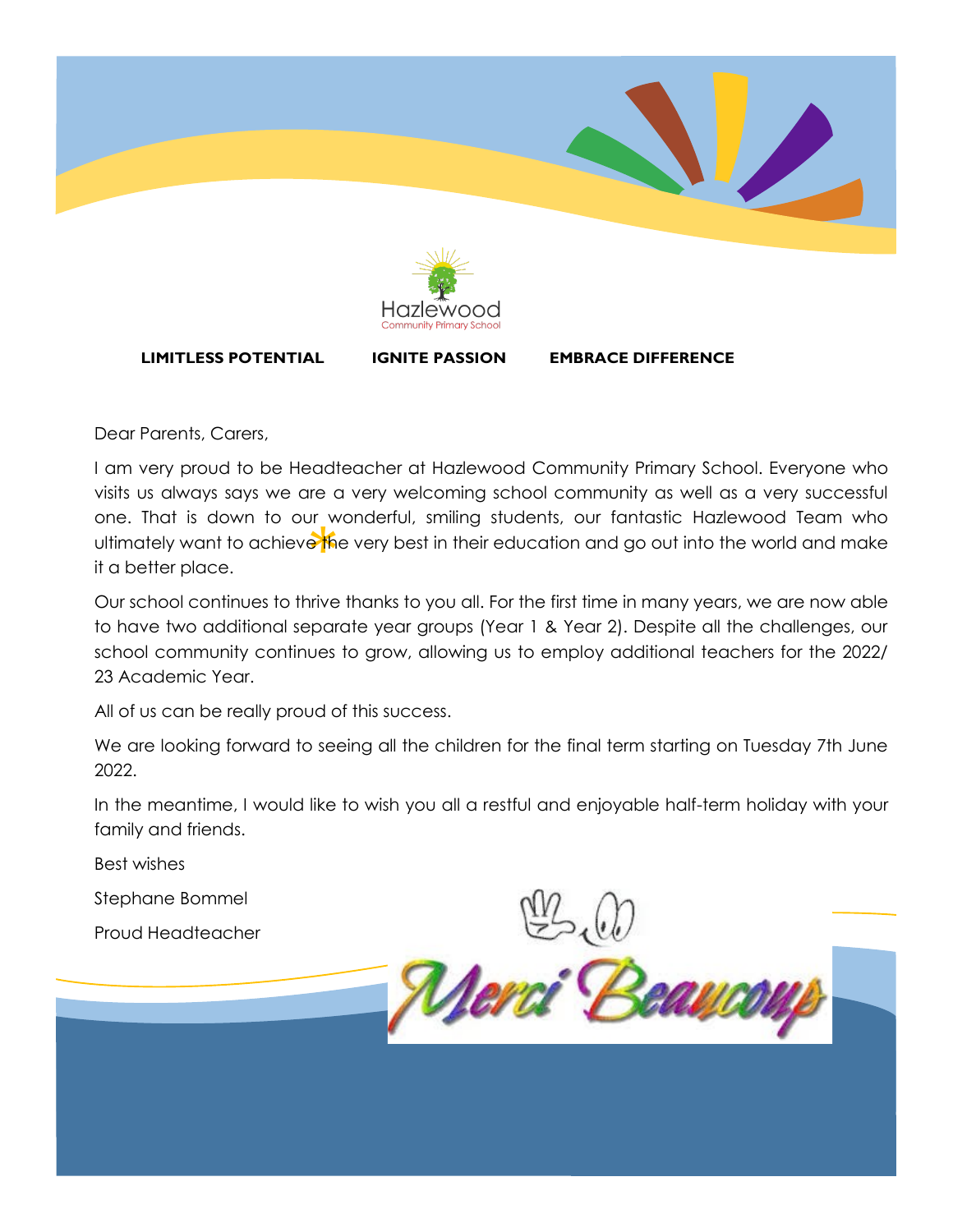

#### **Team News!**

#### **Miss G. Knights**

Miss Knights has been appointed on a permanent basis at our school. Miss Knights has done a wonderful job this year. She can be really proud of her achievements.

#### **Miss. E. Thornton**

I am sure that you will all join us in welcoming Miss. E. Thornton, our new Year 2 class teacher starting in September 2022.

**2022/ 23 Academic Year Classes & teachers allocation** On behalf of everyone at Hazlewood, we are wishing both Miss Knights and Miss. Thornton all the success they deserve at our school.

**SENCO:** Mrs. S. Wilson

**Nursery:** Mrs Snell

**Reception 1:** To be confirmed - Class teacher to cover Miss Rutter's maternity leave (two terms)

**Reception 2:** Mrs V. Coxon

**Year 1:** Mrs McKenna

**Year 1:** Miss. G. Gould

**Year2:** Miss G. Knights

- **Year 2:** Miss E. Thornton
- Year 3: Mrs L. Patterson
- **Year 4:** Miss. S. Bowman
- **Year 5:** Mrs. S. Bowman

**Year 6:** Mrs K. Callen

**Note: Reception, Year 1 & Year 2 classes allocation for pupils will be decided after the half-term holidays. All parents/ carers will informed of their child's class teacher by Friday 10th June 2022.**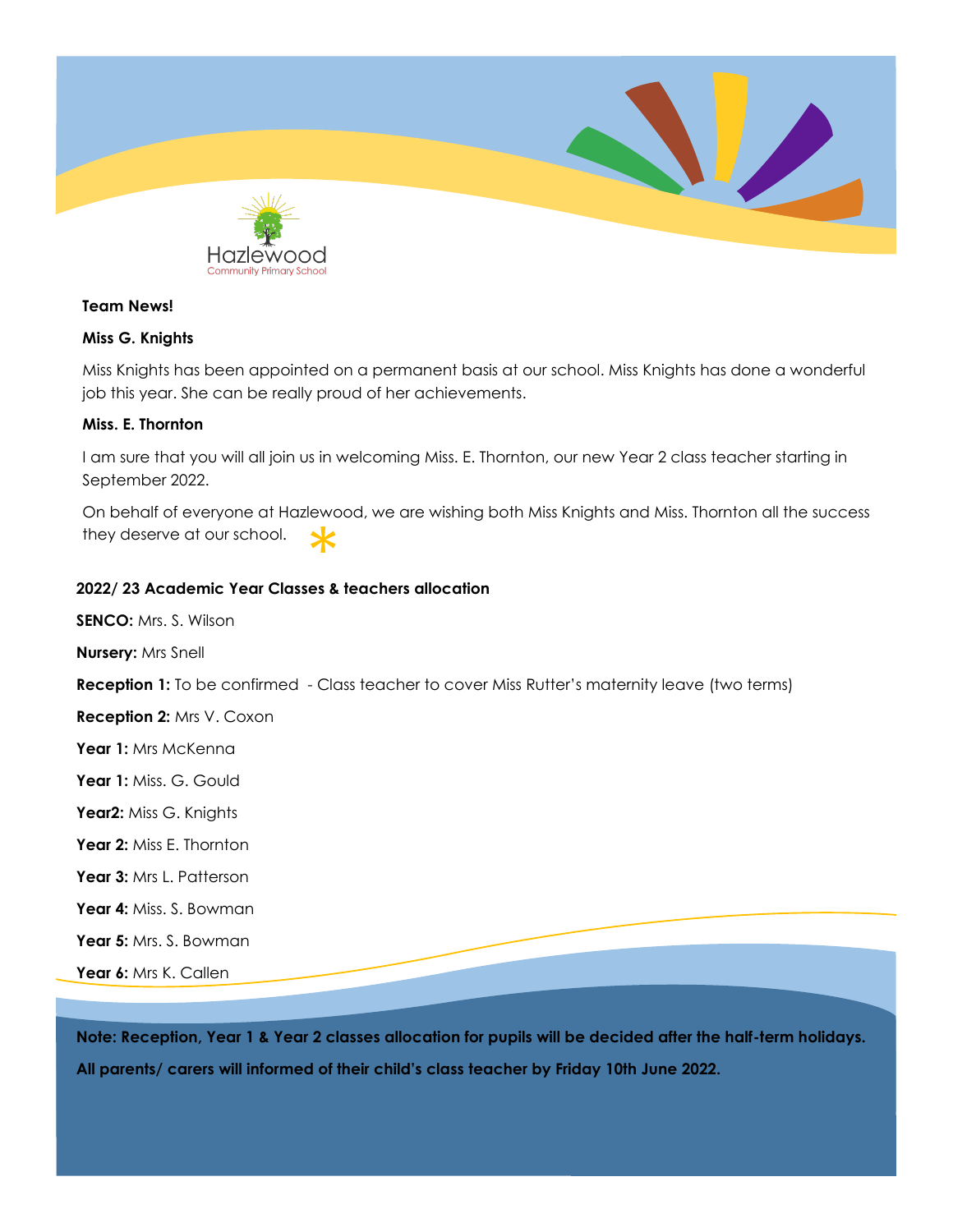

### **LIMITLESS POTENTIAL IGNITE PASSION EMBRACE DIFFERENCE**

# GOOD BYE and THANK YOU!

We say goodbye to Debbie, Donna and her team after 5 wonderful years at our school. Debbie and her team have provided a truly outstanding child-centred club from nursery to Year 6 we are all very proud of.

rkec<br>iomi Over the years, we have worked in close partnership to offer our children the best possible out of school care at Hazlewood Community Primary School. It was a real privilege to be working with such committed and expert professionals. We of course totally understand the reasons for having to make this difficult and sad decision. We will be eternally grateful to Debbie's team for the excellent service they have provided during their time at our school.

I would like to sincerely thank Debbie, Donna and Northumbria Trust Day Nurseries for providing our school with such a fantastic out of school facility. The OOSC team has made such a positive impact to the lives of so many children during their time at Hazlewood.

Wishing Debbie, Donna and Northumbria Trust Day Nurseries all the best for the future.

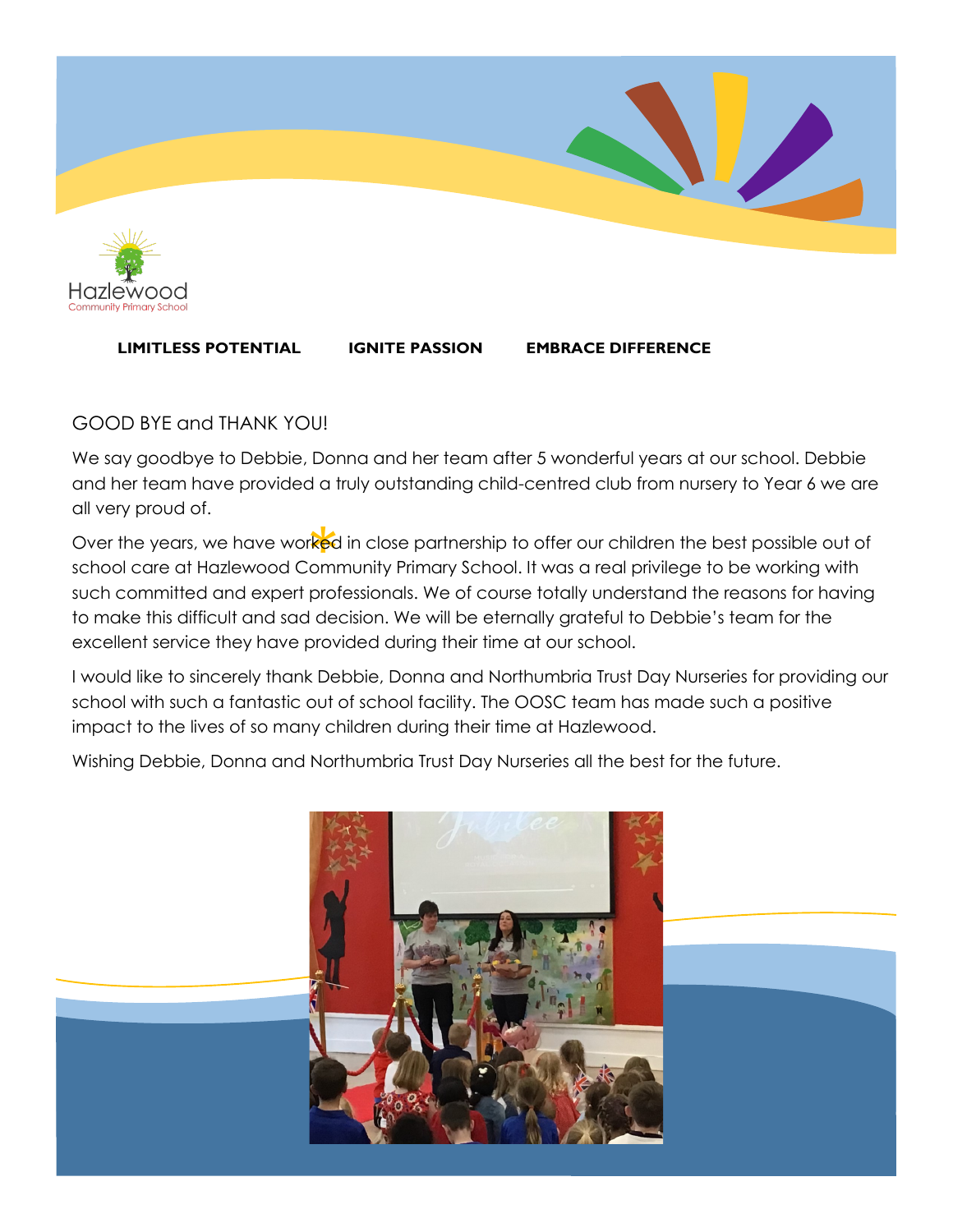

#### **Hazlewood out of hours' childcare Provision**

#### **Tuesday 7th June 2022 to Thursday 21st July 2022**

I am pleased to inform you that we will continue to offer the out of hours' childcare provision service from Tuesday 7th June 2022 to Thursday 21st July 2022.

The Hazlewood OOSC will be located in the same room with access though Key Stage 1 yard.

mpl<br>and<br>. Mrs Smith is now temporarily employed by Hazlewood CPS and she will lead the OOSC club until the end of the summer term with another member of staff. She will be supported by Mrs McKenna and myself throughout that period.

A booking form will be sent to you on a weekly basis (Mondays) in order to pre-book your child's place. I can confirm that all current OOSC customers will have priority booking. Should you require an additional day on an ad hoc basis, we will try our best to accommodate this. Please contact the school office: 0191 917 8545.

A breakfast and an afternoon tea will be offered to all children attending the sessions.

#### **Daily times & costs:**

## **MON-FRI (term times only)**

7.30 a.m. to 8.50 a.m.: £ 6.00

3.15 p.m. to 4.15 p.m.: £ 6.00

3.15 p.m. to 4.15 p.m.: £6.00

3.15 p.m. to 5.15 p.m.: £12.00



Payment can be made by cash to the school office or via school gateway

[www.schoolgateway.com](http://www.schoolgateway.com)

Child Care vouchers are also accepted. Please do not hesitate to contact us, should you have any questions.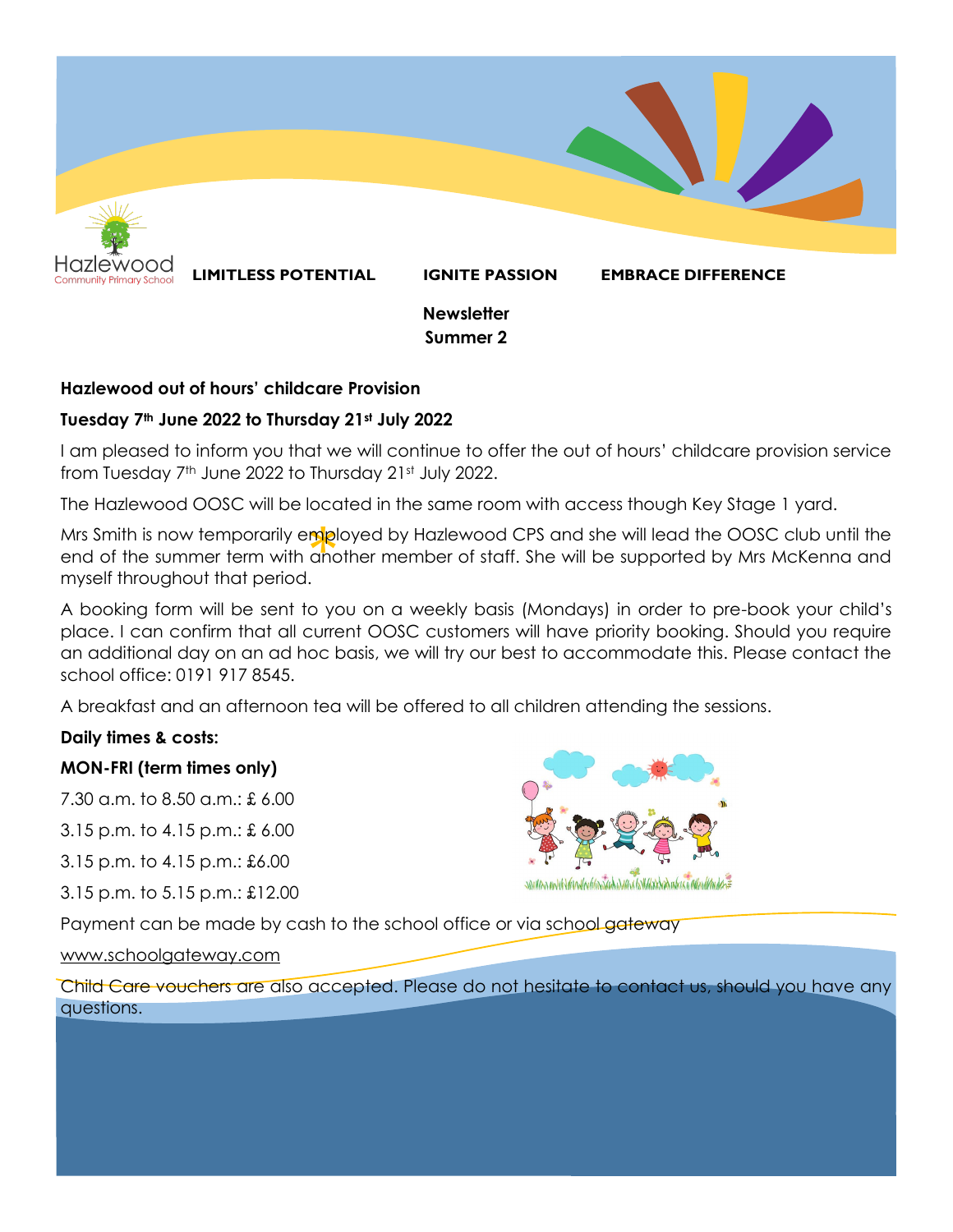

# **Important dates for your diary:**

### **Term Dates**

Summer 2: 07.06.22 - 21.07.22 included

## **INSET Days:**

Monday 6th June 2022



| <b>Dates</b> | <b>Times</b> | <b>Events Spring Term 202</b>                    | Location                      |  |
|--------------|--------------|--------------------------------------------------|-------------------------------|--|
| 06.06.22     | All day      | <b>School closed-Teacher Training Day</b>        | <b>School</b>                 |  |
| 08.06.22     | 5.00 p.m.    | New Nursery parent meeting                       | School                        |  |
| 09.06.22     | 5.00 p.m.    | New Reception parent meeting                     | School                        |  |
| w/b 13.06.22 | All week     | <b>Healthy Eating Week</b>                       | School                        |  |
| w/b 20.06.22 | All week     | Sports Week                                      | School                        |  |
| 23.06.22     | P.M.         | Sports Day / Times to be confirmed               | School                        |  |
| 22.06.22     | 6.30 p.m.    | NTLT Musical Extravaganza - Musical Theatre Club | Sage Gateshead                |  |
| 04.07.22     |              | Summer reports to parents/ carers                | School                        |  |
| 11.07.22     | 6.30 p.m.    | 'Little People' Musical Theatre Club Performance | North Gosforth Academy        |  |
| 12.07.22     | 6.30 p.m.    | 'Little People' Musical Theatre Club Performance | <b>North Gosforth Academy</b> |  |
| 13.07.22     | 8.30 a.m.    | Nursery to Reception Transition morning          | School                        |  |
| 14.07.22     | 4.00 p.m.    | North Tyneside Learning Trust Star Awards        | St James' Park                |  |
| 19.07.22     | $9.15$ a.m.  | <b>Reception Graduation day</b>                  | School                        |  |
| 20.07.22     | All day      | Lockey Park - School day out                     | <b>Lockey Park</b>            |  |
| 21.07.22     | 9.30 a.m.    | <b>Year 6 Leavers Assembly</b>                   | School                        |  |